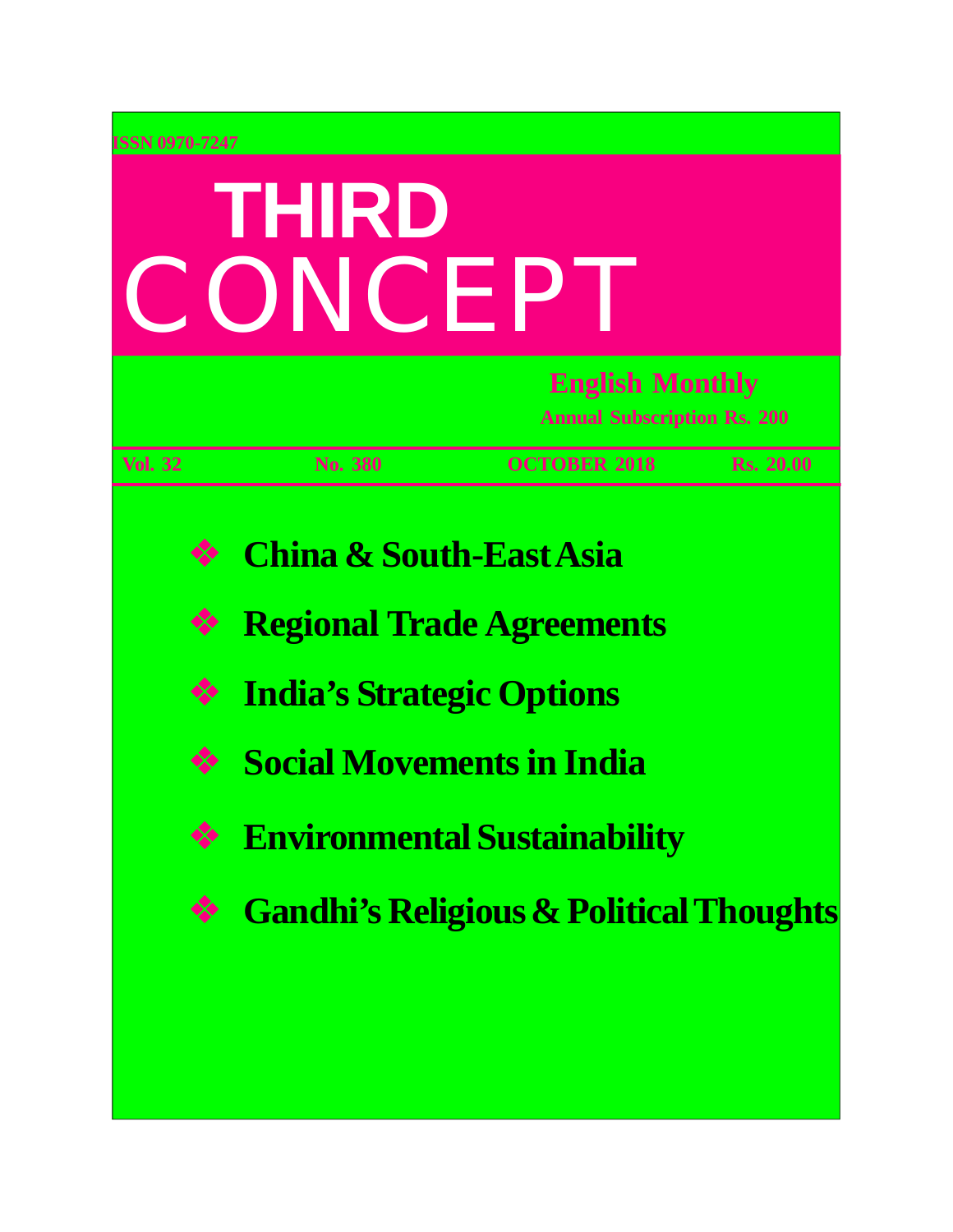### **EDITORIAL BOARD**

| Y.C. Simhadri, Professor (Retd),       | Vice-Chancellor, Banaras Hindu University, Andhra<br>University, Nagarjuna University, Patna University<br>(Two Terms), Member, University Grants<br>Commission Consultant, United Nations University,<br>Tokyo, UNESCO, Thailand Director, Institute of<br><b>Constitutional and Parliamentary Studies ICPS.</b> |
|----------------------------------------|-------------------------------------------------------------------------------------------------------------------------------------------------------------------------------------------------------------------------------------------------------------------------------------------------------------------|
| Eddie J. Girdner,                      | Izmir University, Izmir, Turkey.                                                                                                                                                                                                                                                                                  |
| Dr. Kalim Siddiqui,                    | Teaches International Economy, Department of<br>Accounting, Finance, and Economics, The Business<br>School, University of Huddersfield, Queensgate,<br>Huddersfield, UK.                                                                                                                                          |
| Vikram Soni, Professor (Retd),         | Jamia Millia Islamia, Centre for Theoretical<br>Physics, New Delhi.                                                                                                                                                                                                                                               |
| Dr. Sabahudin Hadzialic, Professor,    | Sarajevo, Bosnia and Herzegovina.                                                                                                                                                                                                                                                                                 |
| Dr. Rajkumar Singh, Professor, & Head, | University Department of Political Science, B.N.<br>Mandal University, West Campus, Post -Graduate<br>Centre, Saharsa. Bihar.                                                                                                                                                                                     |
| Sudhanshu Tripathi, Professor,         | Political Science, and Director (Inch) School of<br>Social sciences, U.P. Rajarshi Tandon Open<br>University, Allahabad, U.P.                                                                                                                                                                                     |
| Dr.Ritu Sapra, Associate Professor,    | Department of Commerce, Delhi School of<br>Economics, Delhi University, Delhi.                                                                                                                                                                                                                                    |
| Dr. Alok Kumar Gupta,                  | Associate Professor, Center for Political Studies,<br>Central University of South Bihar Gaya.                                                                                                                                                                                                                     |
|                                        |                                                                                                                                                                                                                                                                                                                   |
| Dr. Pooran Koli, Associate Professor,  | Department of Chemistry, J.N.V. University,<br>Jodhpur.                                                                                                                                                                                                                                                           |

 $5$  Third Concept, or  $\mathcal{S}$  Third Concept, or  $\mathcal{S}$  Third Concept, or  $\mathcal{S}$  Third Concept, or  $\mathcal{S}$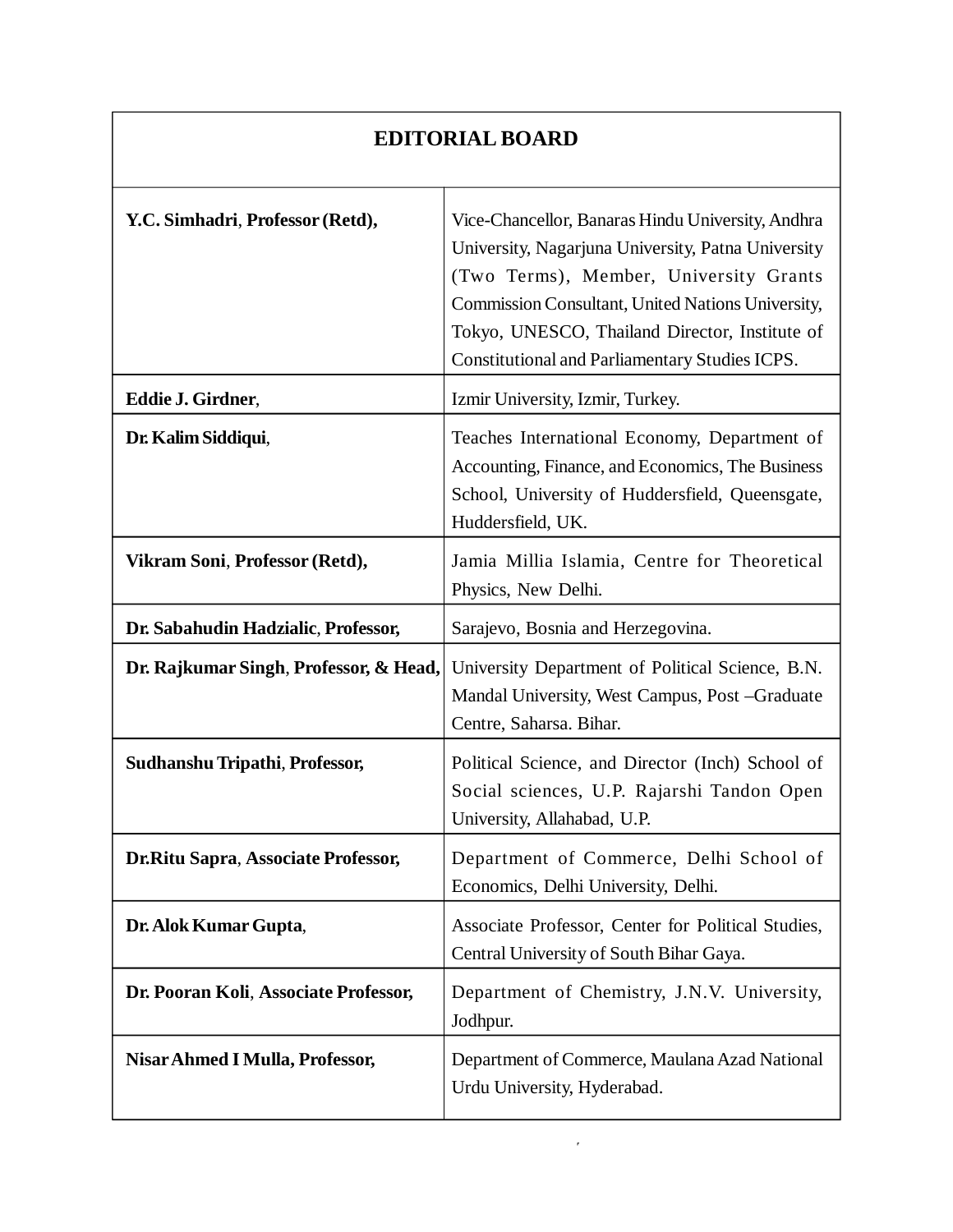

# **An International Journal of Ideas**

### **Vol. 32 No. 380 OCTOBER 2018 Rs. 20. 00**

**Third Concept** aims at providing a platform where a meaningful exchange of ideas can take place among the people of the Third World. The attempt will be to communicate, debate and disseminate information, ideas and alternatives for the resolution of the common problems facing humankind. We welcome contributions from academics, journalists and even from those who may never have published anything before. The only requirement is a concern for and desire to understand and take the issue of our time. Contributions may be descriptive, analytical or theoretical. They may be in the form of original articles, reactions to previous contributions, or even a comment on a prevailing situation. All contributions, neatly typed in double space, may be addressed to:

| Editor                    | <b>Consulting Editor</b> |
|---------------------------|--------------------------|
| <b>Babuddin Khan</b>      | M. L. Sharma             |
| Deputy Editor             | <b>Managing Editor</b>   |
| Manoj K. Narula           | R. Prudhvi Raju          |
| <b>Business Executive</b> | <b>Art Director</b>      |
| <b>R.S.Rawat</b>          | Purba Roy                |

While the Editor accepts responsibility for the selection of materials to be published, individual authors are responsible for the facts, figures, and views in their articles. However, the Editor reserves the right to edit the articles for reasons of space and clarity.

**Published, Printed and Owned by** Babuddin Khan Third Concept LB - 39, Prakash Deep Building, 7, Tolstoy Marg, New Delhi-110 001. Ph : 23711092, 23712249, Fax No: 23711092. E-mail : [third.concept@rediffmail.com](mailto:third.concept@rediffmail.com) Website: [www.thirdconceptjournal.co.in](http://www.thirdconceptjournal.co.in) **THIRD CONCEPT NOW UGC APPROVED JOURNAL**

**Designed by**: **Pt. Tejpal**

Editorial

| Rupee's Free Fall                                                            | 5  |
|------------------------------------------------------------------------------|----|
| B.K.                                                                         |    |
| China and SEA in Asia's Troubled Waters                                      | 7  |
| Dhiana Puspitawati                                                           |    |
| Regional Trade Agreements: Basic Issues                                      | 12 |
| Sadhna                                                                       |    |
| India's Viable Strategic Options                                             | 17 |
| Dr. Mohd. Younes Bhat                                                        |    |
| <b>Reformative Potential of Social</b>                                       |    |
| Movements in India                                                           | 23 |
| Dr. Deepan Das                                                               |    |
| Gandhi's Religious and Political Thoughts                                    | 31 |
| Dr. Kamna Jain                                                               |    |
| <b>Factors Affecting Carpentry Workers</b><br>in Theni District              | 36 |
| Dr. A. Kumar                                                                 |    |
| <b>Fiscal Health of Cooperative Sugar</b><br><b>Industries in Tamil Nadu</b> | 40 |
| S.P. Karthik & Dr. A. Ramesh                                                 |    |
| Appraising CRM Practices in Private<br>Sector Banks (Madurai)                | 47 |
| G. Saravanakumar & Dr. K. Karthikeyan                                        |    |
| <b>Environmental Sustainability</b><br>Ms. Jyoti Saini                       | 57 |